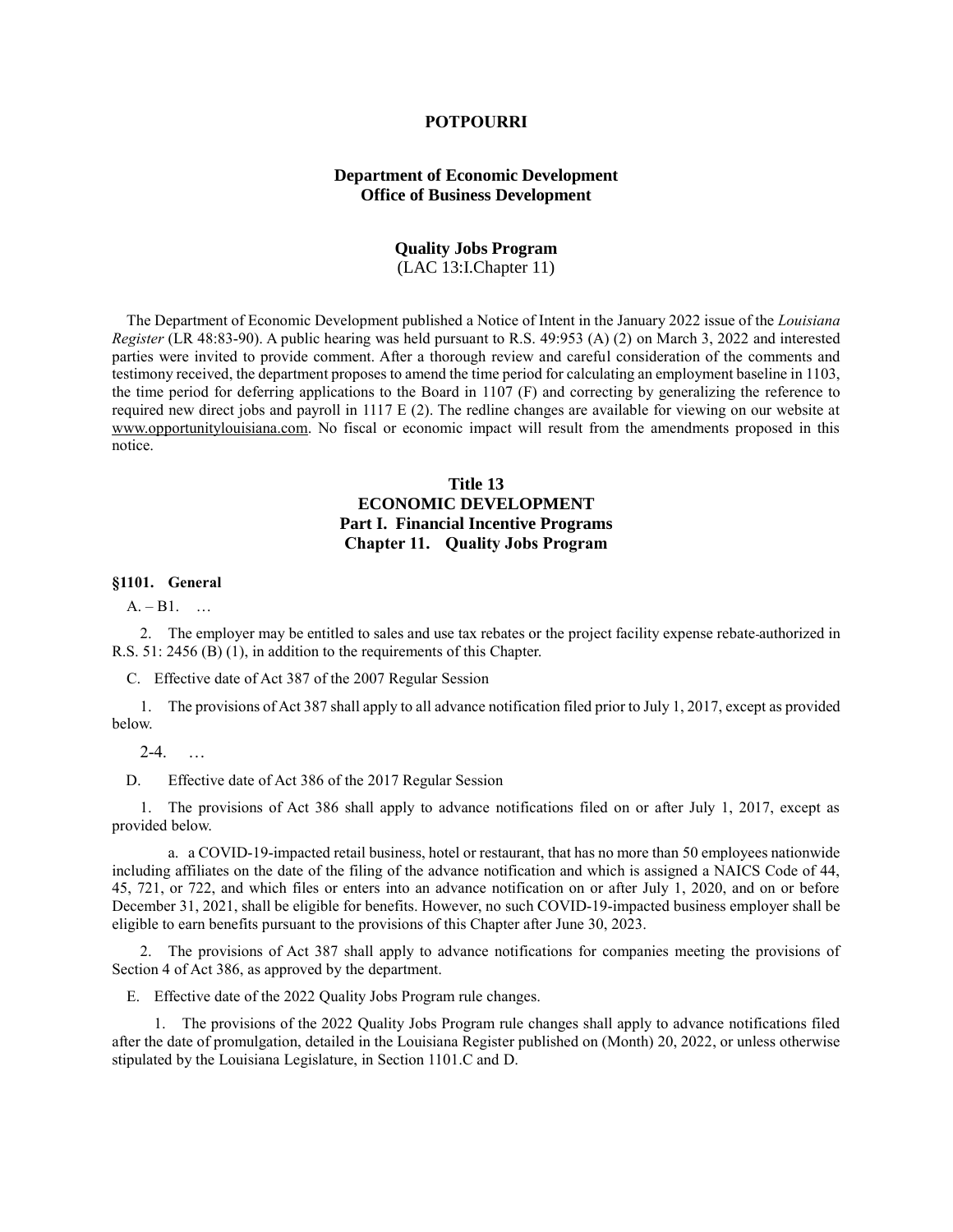AUTHORITY NOTE: Promulgated in accordance with R.S. 51:2451-2462 et seq.

HISTORICAL NOTE: Promulgated by the Department of Economic Development, Office of Commerce and Industry, Financial Incentives Division, LR 22:961 (October 1996), amended by the Department of Economic Development, Office of Business Development, Business Resources Division, LR 29:2305 (November 2003), amended by the Office of Business Development, LR 37:2587 (September 2011), amended by the Department of Economic Development, Office of Business Development, LR.

### **§1103. Definitions**

*Act 386-*Act 386 of the 2017 Regular Session of the Louisiana Legislature

\* \* \*

*Approved Rehire Employees-*a former employee who was previously on the payroll of the Company, parent entity, subsidiary, or affiliate in Louisiana, but has been off such payroll for a period of at least twelve months, may be considered a New Direct Job if rehired into a position that is not part of the Baseline Jobs. When determining New Direct Job qualifications, the department shall consider all relevant factors including but not limited to; ES4's, W2's and Company re-hiring practices, and the intent of the program to permanently locate new or expand existing operations in Louisiana.

*Basic Health Benefits Plan or the Health Insurance Coverage—that which is required to be offered shall include* individual coverage for basic hospital care, coverage for physician care, and coverage for health care which shall be the same as that provided to executive, administrative, or professional employees. Coverage must become effective no later than the first day of the month 90 days after hire date. For companies subject to provisions of Act 386, the coverage shall be in compliance with federally mandated health care requirements but if no such federally mandated requirements exist, the coverage for the employer portion of employee only coverage shall have a value of at least one dollar and twenty-five cents per hour.

*Benefit Rate*—one of the following percentages:

- 1. contracts subject to the provisions of Act 386:
	- a. the benefit rate shall be 4 percent for new direct jobs which pay at least \$18 per hour in wages;
	- b. the benefit rate shall be 6 percent for new direct jobs which pay at least \$21.66 per hour in wages
- 2. contracts subject to the provisions of Act 387:

a. the benefit rate shall be 5 percent for new direct jobs which pay at least \$14.50 per hour in wages and health care benefits;

b. the benefit rate shall be 6 percent for new direct jobs which pay at least \$19.10 per hour in wages and health care benefits;

c. health care benefits paid shall be the value of the health care benefits plan elected by an employee, as determined by the department;

3. contracts not subject to the provisions of Act 386 or Act 387:

a. the benefit rate shall be 5 percent for new direct jobs which pay at least 1 3/4 times the federal minimum hourly wage rate;

b. the benefit rate shall be 6 percent for new direct jobs which pay at least 2 1/4 times the federal minimum hourly wage rate and meet one of the following criteria:

the new direct jobs are located in a distressed region, or at least 50 percent of the new direct jobs shall be filled by persons who reside in a distressed region;

ii. the new direct jobs are with an employer categorized in a traditional or seed cluster targeted by the department.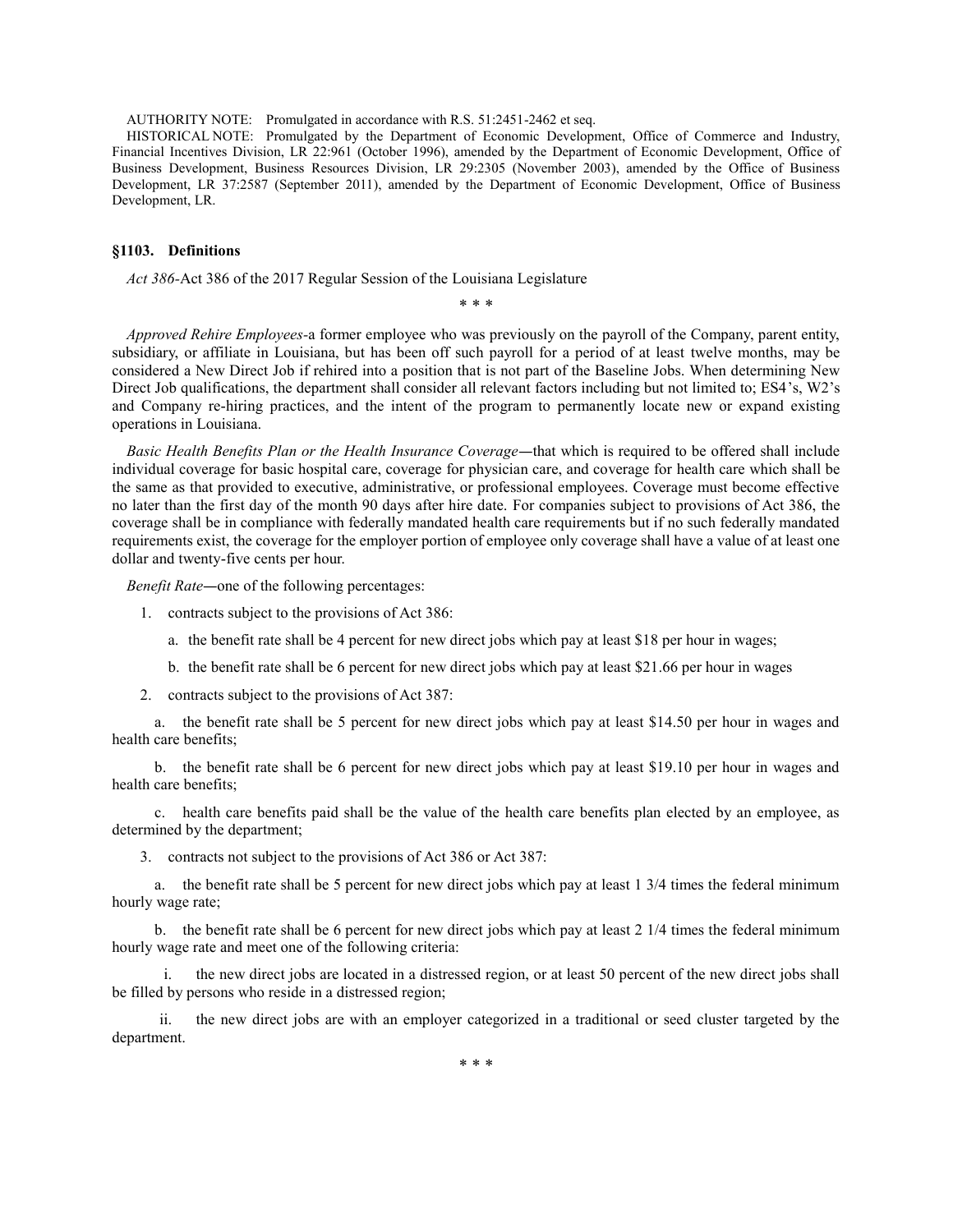*Corporate Headquarters of a multi-state business-*a multi-state business whose primary function is identified by NAICS 55114.

*COVID-19-impacted retail business* - a for-profit corporation, a limited liability company, a partnership, or a sole proprietorship that had a physical and active operation in Louisiana on March 13, 2020, and ceased operations due to either one of the governor's public health emergency proclamations or a mayor's proclamation or executive order related to the public health emergency, or a decrease in customer activity or the inability to retain sufficient staff due to the COVID-19 public health emergency, as approved by the Department.

\* \* \*

*Distressed Region*―for companies subject to the provisions of Act 387, as designated by the department:

1. a parish with a per capita income in the lowest 25 percent of the parishes; or

2. a census tract and block group that is below the state median per capita income, based on the most recent federal decennial census.

*Domicile*―the place of a person's principal establishment or habitual residence. A change of domicile may be shown by positive and satisfactory proof of establishment of domicile as a matter of fact with the intention of remaining in the new place and of abandoning the former domicile. Such proof may include a sworn declaration of intent recorded in the parish to which a person intends to move, voter registration, or similar evidence of such intent. Workers in the United States who are working on an H-1B Visa are not deemed to be domiciled in Louisiana.

*Employment Baseline*―the median statewide number of employees of an employer, including affiliates, working the average hours per week required in §1105, excluding employees engaged in lines of business that the department determines are unrelated to the activities for which quality job program benefits are sought, during the payroll periods including the twelfth day of the month, in the last  $\frac{\sin x}{\sin x}$  months completed prior to the contract effective date (the median is calculated by discarding the months with the highest and lowest number of employees, and averaging the number in the remaining four months). The employment baseline must be maintained in any year for which the employer requests payroll rebates. The employment baseline may be reduced by the number of employees retained and continued in employment for at least one year by an unrelated third party business acquiring a site or line of business.

\* \* \*

*Multi-state business-*a business entity operating in more than one state, with a physical presence in more than one state, as approved by the department.

*LED*-the Louisiana Department of Economic Development

\* \* \*

*New Direct Job*―employment at a Louisiana site:

- 1. of an employee:
	- a. whose domicile is in the state of Louisiana;
	- b. working the average hours per week required by §1105; and
	- c. who prior to the contract effective date was not on the payroll in Louisiana of:
	- i. the employer;
	- ii. the employer's parent entity, subsidiary, or affiliate; or

iii. any business whose physical plant and employees were or are substantially the same as those of the employer, unless either:

(a). there has been an arm's length transfer of ownership between unrelated companies (not affiliates), and either the location has been out of operations for at least three months; or

(b). the secretary determines that the jobs would have likely been lost to the state absent the transfer (under such circumstances jobs at the re-opened plant are deemed not to have previously existed for purposes of Subparagraph 2.b. below); or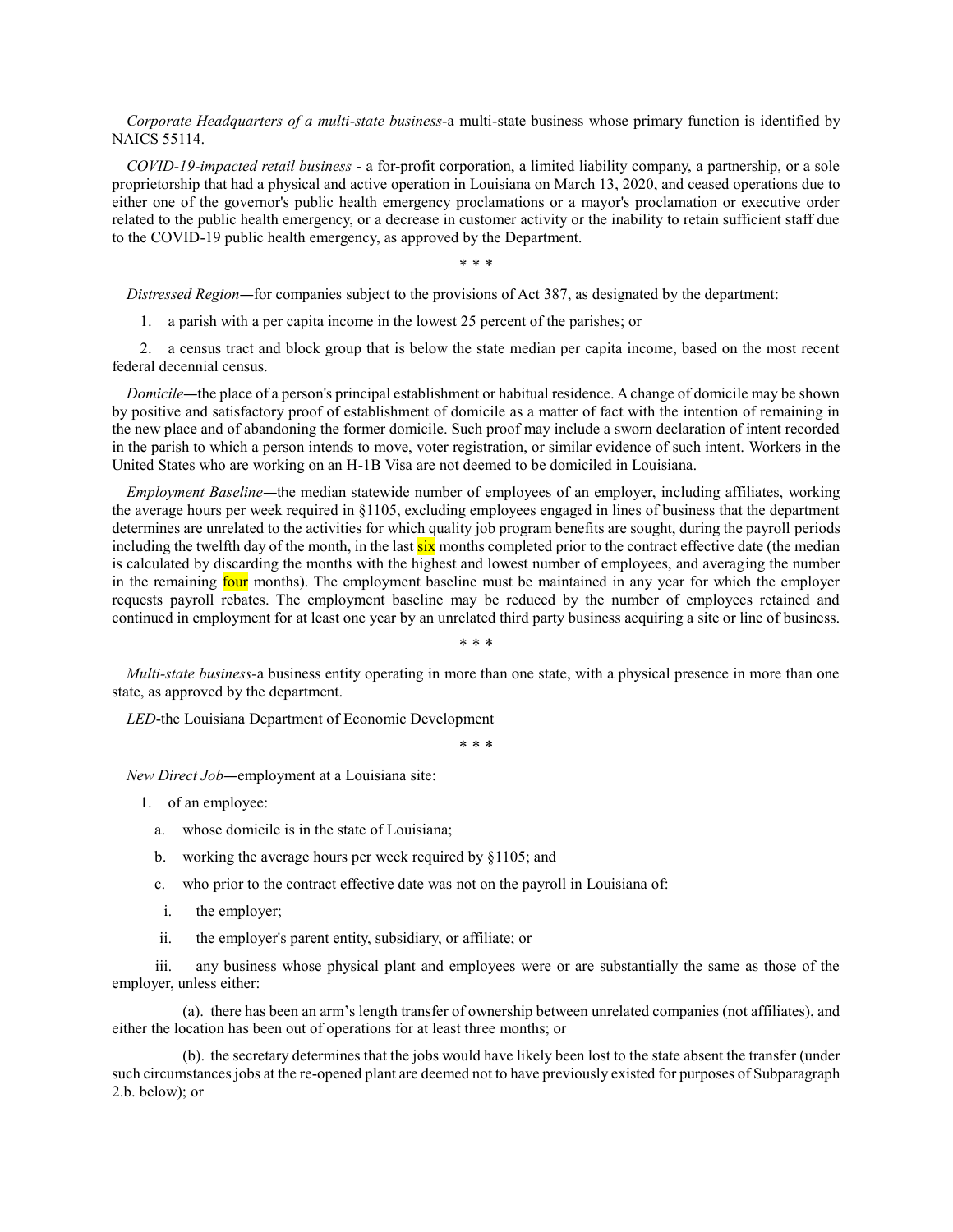(c) the employee is an Approved Rehire Employee.

2. in a job (a position of employment) that:

a. is with an employer that has qualified for the incentive rebate;

b. did not exist in this state prior to the advance notification being filed by the employer with the department pursuant to the provisions of R.S. 51:2455; and

c. is not part of the employment baseline;

d. is based at the project site, as determined by the department considering the employee's physical work site, the site to which the employee reports or which administers the employment, the site from which the employee receives work, and the nature of the business;

3. the following jobs are not new direct jobs:

a. jobs created as a result of the employer securing a contract to supply goods and services in the state of Louisiana, if another business was under an obligation to supply the same goods and services from a facility located in Louisiana and such obligation was terminated within three months prior to creation of the job by the employer;

b. jobs transferred, or jobs associated with work or sales transferred, from other Louisiana sites as a result of the employer (including affiliates) acquiring a business operation, or substantially all of its assets, and continuing the business operation.

*Physical presence-*the department shall consider all relevant evidence in evaluating multi-state presence, including, but not limited to; the location of offices, facilities, tangible property and employees. Ancillary services provided through use of technology, without more, shall be insufficient to establish a physical presence.

\* \* \*

AUTHORITY NOTE: Promulgated in accordance with R.S. 51:2451-2462 et seq.

HISTORICAL NOTE: Promulgated by the Department of Economic Development, Office of Commerce and Industry, Financial Incentives Division, LR 22:961 (October 1996), amended by the Department of Economic Development, Office of Business Development, Business Resources Division, LR 29:2306 (November 2003), amended by the Office of Business Development, LR 37:2588 (September 2011), amended by the Department of Economic Development, Office of Business Development, LR.

### **§1105. Qualified Employers**

A. For companies subject to the provisions of Act 387, to qualify for a Quality Jobs Program contract, an employer must meet the following requirements.

 $1 - 5d.$  ...

B. For companies subject to the provisions of Act 386, to qualify for a Quality Jobs Program contract, an employer must meet the following requirements.

- 1. Eligible Businesses. The nature of the employer's business must fall within one of the following categories;
	- a. the employer is in one of the following industries:
		- i. biotechnology, biomedical, and medical industries serving rural hospitals;
		- ii. micromanufacturing;
		- iii. software, Internet or telecommunications technologies;
		- iv. clean energy technology;
		- v. food technologies; or
		- vi. advanced materials.

b. the employer is a manufacturer whose primary function is identified by NAICS Codes 113310, 211, 213111, 541360, 311-339, 511-512, or 54171;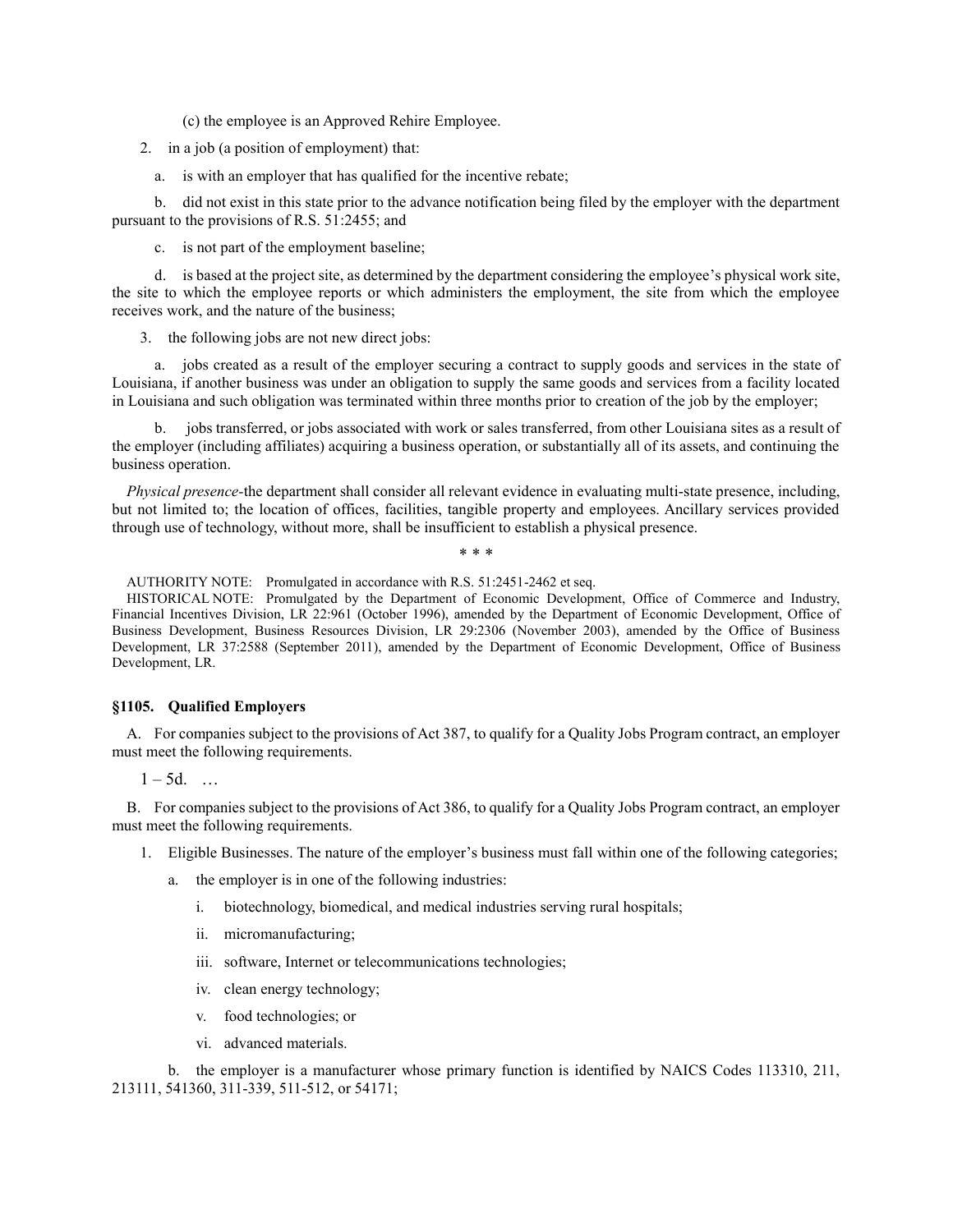c. the employer is an oil and gas field services business identified by the NAICS Code 213112, that has Louisiana as the national or regional headquarters of a multi-state business whose service territory includes at least Louisiana and the Gulf of Mexico;

d. the employer is a business that has, or within one year will have, at least 50 percent of its total annual sales to:

i. out-of-state customers or buyers;

ii. in-state customers or buyers if the product or service is resold by the purchaser to an out-of-state customer or buyer for ultimate use; or

iii. the federal government;

iv. an independent Louisiana certified public accountant shall annually verify that the contract site meets the out-of-state sales requirement, in accordance with guidelines provided by the department.

e. the employer is a business that is located in a parish which is within the lowest twenty-five percent of parishes based on per capita income. An employer that qualifies for a contract under this Item at the time of the initial quality jobs contract executed pursuant to this Chapter shall remain qualified for a contract through and during the renewal period regardless of any change in the per capita income of the parish,

f. the employer is the corporate headquarters of a multi-state business;

g. the employer is a business that spends fifty percent or more of its time performing services for its outof-state parent company. These services include, but are not limited to, legal, marketing, finance, information technology, order management, distribution center operations or overall operations support.

h. the employer is in the business of maintenance, repair, and overhaul operations for commercial transport aircraft.

2. Ineligible Businesses. The following employers or persons shall not be eligible for benefits provided under this Chapter:

a. retail employers identified by NAICS Code Sections 44 and 45, except that;

i. COVID-19-impacted retail employers identified by the NAICS Codes of 44 and 45 that have no more than 50 employees nationwide including affiliates on the date of the filing of the advance notification shall be eligible to participate in this rebate program if such employers file or enter into an advance notification on or after July 1, 2020, and on or before December 31, 2021. However, no such COVID-19-impacted retail business employer shall be eligible to earn benefits pursuant to the provisions of this Chapter after June 30, 2023.

b. business associations and professional organizations identified by NAICS Code 8139;

- c. state and local government enterprises;
- d. real estate agents, operators, and lessors;
- e. automotive rental and leasing;
- f. local solid waste disposal, local sewage systems, and local water systems businesses;

g. nonprofit organizations, unless the department determines that the new direct jobs created by the organization would have a significant impact on Louisiana;

h. employers engaged in the gaming industry identified by NAICS Code sections 713210 and 721120; and

i. professional services firms assigned a NAICS code beginning with 54, unless the business can demonstrate that more than fifty percent of its services are provided to out-of-state customers or for the corporate headquarters of a multi-state business or if the employer can demonstrate that the company has or will have one year sales of at least fifty percent of its total sales out-of-state customers or buyers, to in-state customers or buyers or buyers if the products or service is resold by the purchaser to an out-of-state customer or buyer for ultimate use, or to the federal government.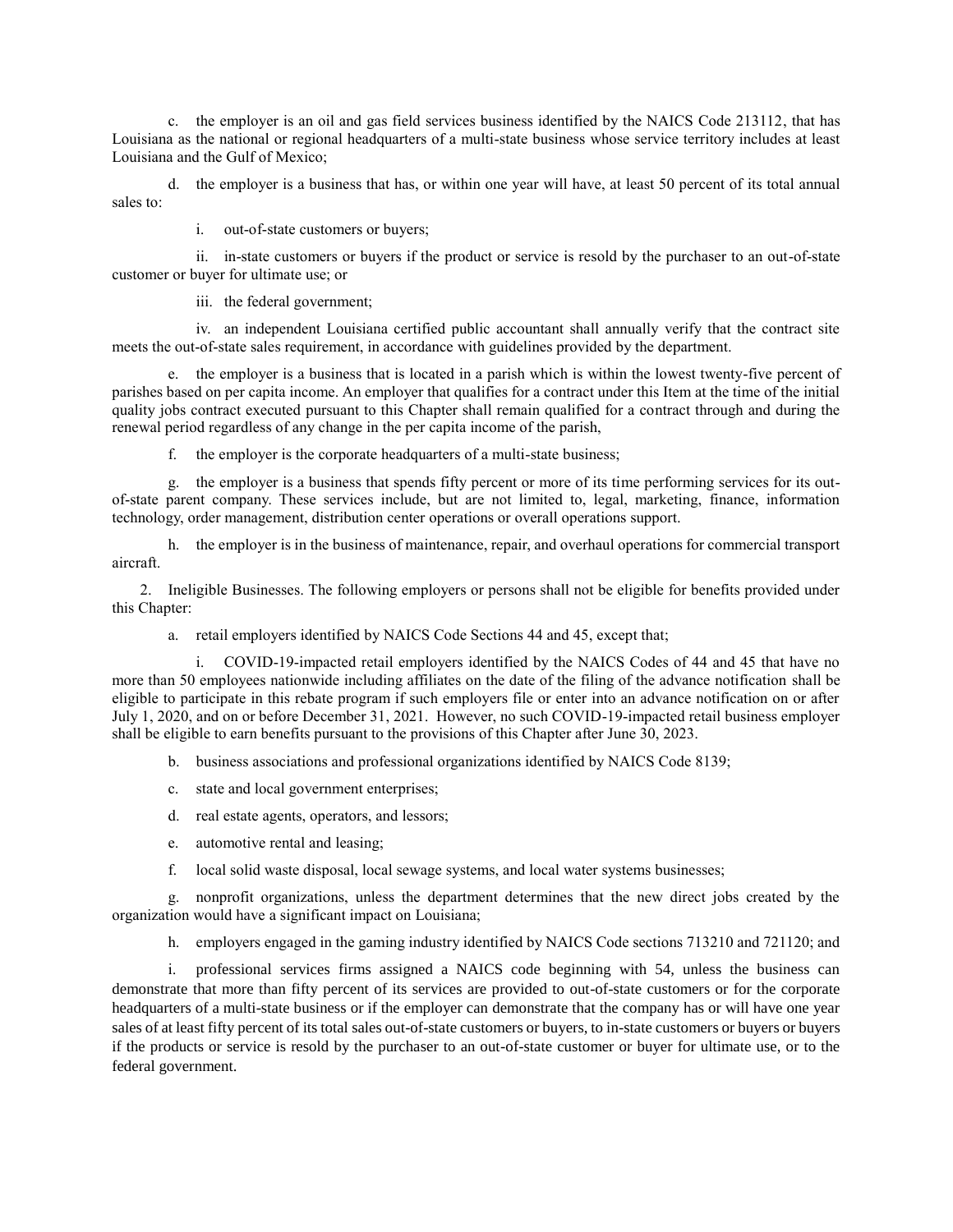j. construction companies, unless the company is the corporate headquarters of a multi-state business or can demonstrate that the company has, or will have within one year, sales of at least fifty percent of its total sales to either out-of-state customers or the federal government.

k. all businesses assigned a NAICS code beginning with 5613.

l. medical professionals assigned a NAICS code beginning with 62, except for those engaged in biomedical industries, biotechnology industries or those who provide services to rural hospitals or those who provide services or will within one year provide services to a patient base made up of at least fifty percent out-of-state patients.

m. Out-of-state sales or out-of-state patient requirements can be demonstrated by submission of documents including, but not limited to, a report issued by an independent Louisiana certified public accountant, in accordance with guidelines provided by the department.

3. Minimum new direct jobs and annual gross payroll.

a. New direct jobs. The employer must create a minimum of:

- i. five new direct jobs for companies who employ 50 or fewer baseline employees, or
- ii. fifteen new direct jobs for companies who employ more than 50 baseline employees .
- b. Annual gross payroll. The employer must have an annual gross payroll of;

i. equal to or greater than \$225,000, for companies who employ 50 or fewer employees prior to the beginning of the contract, or

ii. jobs equal to or greater than \$675,000, for companies who employ more than 50 employees prior to the beginning of the contract.

c. The employer shall have the required annual payroll for new direct jobs and the minimum number of new direct jobs for the employer's fiscal year for which the employer is applying for its third annual rebate, or the contract is cancelled and any rebates received must be repaid.

4. Full-time Employee Work Hours

a. The employer must employ full-time employees working 30 or more hours per week in new direct jobs.

5. Health Benefits. The employer must offer, or will offer within 90 days of the contract effective date, a basic health benefits plan or health insurance coverage to the individuals it employs in new direct jobs, in compliance with federally mandated healthcare requirements or, if no federally mandated healthcare requirements exist, is determined to have a value of at least \$1.25 per hour. The employer must offer health insurance coverage for the dependents of full-time employees.

AUTHORITY NOTE: Promulgated in accordance with R.S. 51:2451-2462 et seq.

HISTORICAL NOTE: Promulgated by the Department of Economic Development, Office of Commerce and Industry, Financial Incentives Division, LR 22:963 (October 1996), amended by the Department of Economic Development, Office of Business Development, Business Resources Division, LR 29:2307 (November 2003), amended by the Office of Business Development, LR 37:2590 (September 2011), LR 42:865 (June 2016), amended by the Department of Economic Development, Office of Business Development, LR

## **§1107. Application Fees, Timely Filing**

A. …

B. An application for the Quality Jobs Program must be filed with the Office of Business Development, Business Incentives Services, through the department's online Fastlane portal no later than 24 months after the department has received the advance notification and fee, except that upon request, a business shall receive a thirty-day extension of time in which to file its application, provided that the request for extension is received by the Department no later than the filing deadline. Failure to file an application within the prescribed timeframe will result in the expiration of the advance notification.

1. The application shall include a detailed project description clearly stating the nature and scope of the proposed project. For example, whether the project is the construction of a new facility, renovation of an existing facility, or an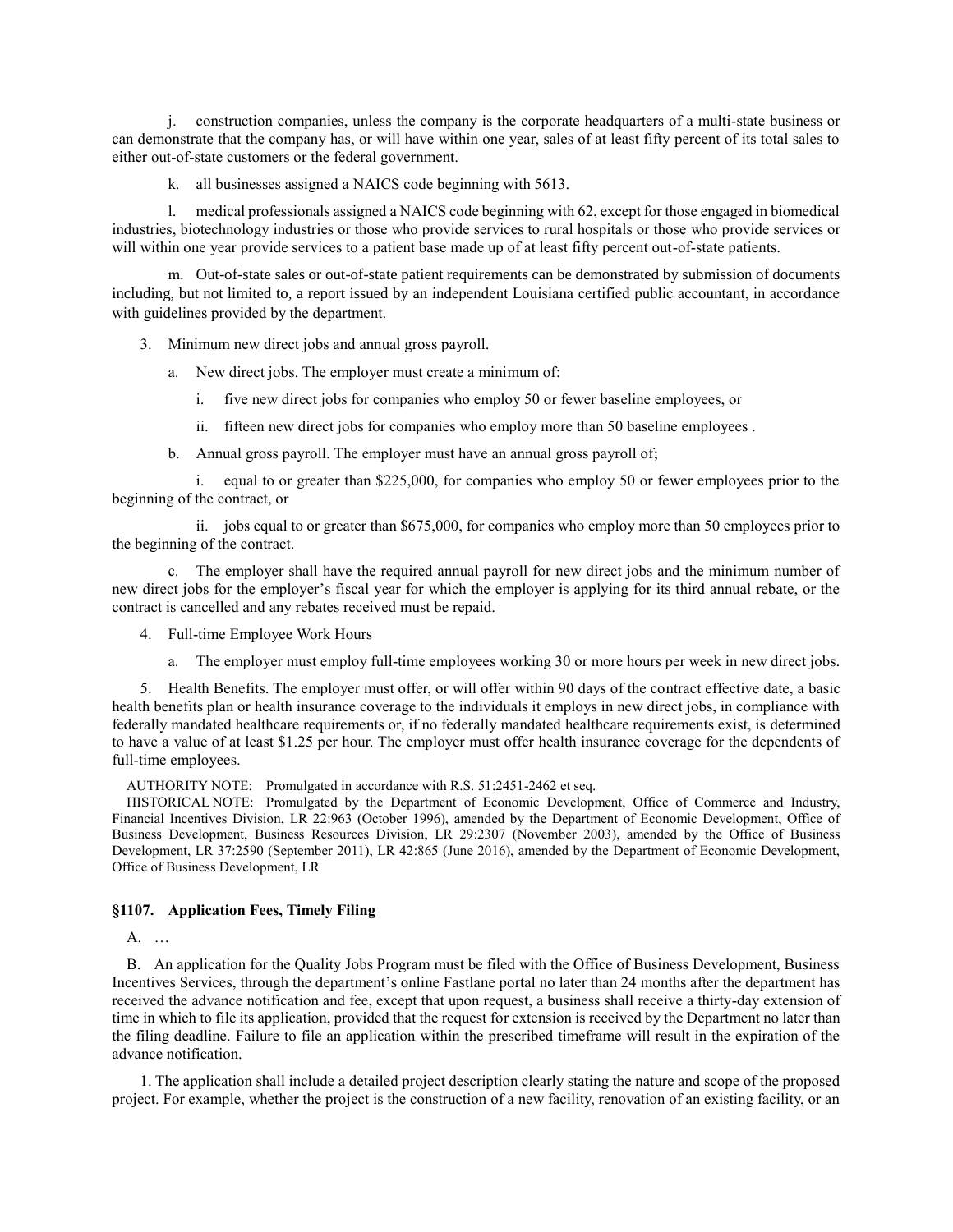increase in workforce. Where possible, identify specific project goals, milestones and costs that may be verified by both the department and LDR for subsequent contract compliance review.

2. Applications submitted by COVID-19 impacted retail businesses shall include support documentation evidencing a physical and active operation in Louisiana on March 13, 2020, and that it ceased operations due to either one of the governor's public health emergency proclamations or a mayor's proclamation or executive order related to the public health emergency, or a decrease in customer activity or the inability to retain sufficient staff due to the COVID-19 public health emergency.

 $C. - C3.$  ...

D. An application to renew a contract shall be submitted with an application fee and filed within six months prior to the initial contract expiring. The board may approve a request for renewal of an expired contract filed less than five years after expiration of the initial contract, and may impose a penalty for the late filing of the renewal request, including a reduction of the 5-year renewal period.

1. The application for renewal shall include a detailed project description stating the nature and scope of the project.

E. …

F. Applications may be deferred to a later board meeting date at the request of the applicant, but shall not exceed presentation at a board meeting occurring more than twelve months after the filing of the application, except as otherwise approved by LED.

AUTHORITY NOTE: Promulgated in accordance with R.S. 51:2451-2462 et seq.

HISTORICAL NOTE: Promulgated by the Department of Economic Development, Office of Commerce and Industry, Financial Incentives Division, LR 22:963 (October 1996), amended by the Department of Economic Development, Office of Business Development, Business Resources Division, LR 29:2308 (November 2003), amended by the Office of Business Development, LR 37:2591 (September 2011), LR 41:1085 (June 2015), LR 42:865 (June 2016), amended by the Department of Economic Development, Office of Business Development, LR.

#### **§1109. Application Review and Determination**

 $A. - A1$  ...

2. The application packet must be completed through the department's online Fastlane portal by the due date. If the application is incomplete, the department may request additional information prior to further action. The application fee must accompany the application packet pursuant to §1107.C.

3. …

4. LED reserves the right to request missing information, which shall be provided to LED within 60 days. Applications with missing or inadequate information after this time frame shall be considered late filings.

B. …

AUTHORITY NOTE: Promulgated in accordance with R.S. 51:2451-2462 et seq.

HISTORICAL NOTE: Promulgated by the Department of Economic Development, Office of Commerce and Industry, Financial Incentives Division, LR 22:964 (October 1996), amended by the Department of Economic Development, Office of Business Development, Business Resources Division, LR 29:2308 (November 2003), amended by the Office of Business Development, LR 37:2591 (September 20110, amended by the Department of Economic Development, Office of Business Development, LR.

### **§1111. Consultation with the LWC and the LDR**

A. …

B. The department must receive a letter-of-no-objection or a letter-of-approval from the LWC and the LDR, prior to submitting the application to the board for action. If LWC or LDR issues an objection to an application other than an objection because an applicant is in active negotiations with, under audit by or in litigation with the department issuing the objection, the applicant has six months to clear the objection or the application shall be cancelled. The sixmonth period shall begin on the date LED sends written notification to the company of the objection received from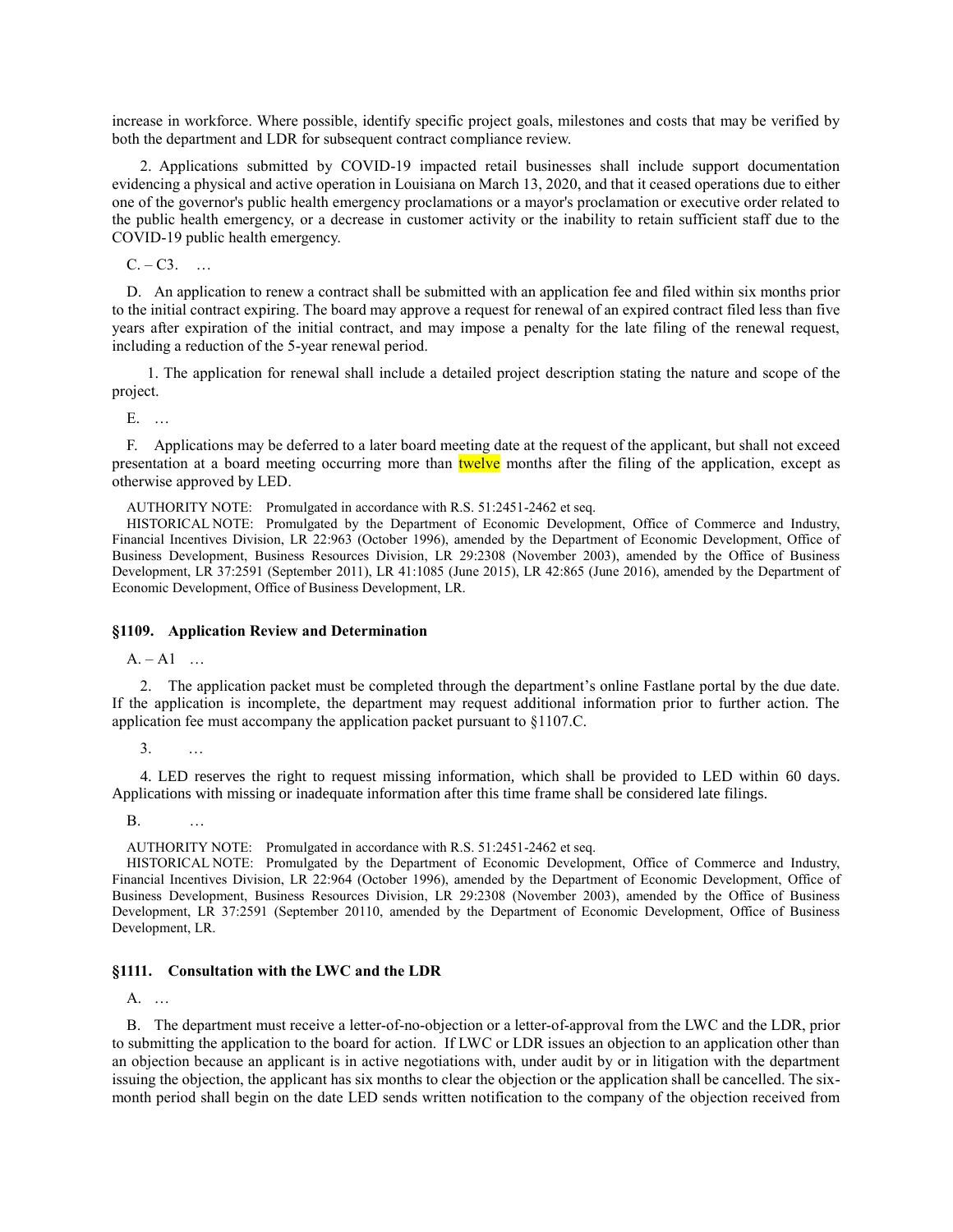LWC or LDR. Applicants may demonstrate active negotiation to LED by providing written documentation periodically, but at least every 6 months, of ongoing, bilateral communications between the applicant or its representative and LWC or LDR as applicable, even if such communication begins after the objection was issued, or other written verification as approved by LED.

AUTHORITY NOTE: Promulgated in accordance with R.S. 51:2451-2462 et seq.

HISTORICAL NOTE: Promulgated by the Department of Economic Development, Office of Commerce and Industry, Financial Incentives Division, LR 22:964 (October 1996), amended by the Department of Economic Development, Office of Business Development, Business Resources Division, LR 29:2309 (November 2003), amended by the Office of Business Development, LR 37:2592 (September 2011), LR 42:866 (June 2016), amended by the Department of Economic Development, Office of Business Development, LR

### **§1117. The Contract**

A. The board, after no objection from the executive director of the LWC and secretary of the LDR, and with the approval of the governor, may enter into a contract with an employer for a period up to five years. The business must execute its portion of the contract and return it to Business Incentive Services within 90 days. If the contract is not returned within 90 days, the board's approval shall be deemed rescinded.

1. …

2. Upon written approval of the department, an employer may have one additional contract in effect for a project site for a subsequent expansion project that is distinct from the project associated with the original contract, and that increases the number of new direct jobs at the site by at least 25 percent. If new direct jobs are not increased by at least 25 percent by the end of the third fiscal year of the additional contract, the contract shall be terminated and all benefits for the site shall be determined under the original contract.

 $3 - 5$ .

6. A contract shall be limited to one employer receiving payroll rebates, however the employer's named related entity or affiliate may generate a sale and use tax rebate or project facility expense rebate for their expenditures directly relating to the project site, but payable to the contract holder, if the following conditions are met; a) the employer meets all program requirements; b) the entity is disclosed by the employer in its application or c) the entity is listed in the contract attachment Schedule One, which may be amended with the approval of the department and the board.

7. A fee of \$250 shall be filed with a request for any contract amendment, including but not limited to, a change of ownership, change in name, or change in location.

 $B. - E1$ 

2. After the employer's fiscal year for which the employer applied for his third annual rebate, if at any other time during the 10-year contract period the employer applies for a rebate following the end of the employer's fiscal year, and the verified gross payroll for the fiscal year does not demonstrate the required minimum new direct jobs and the required gross payroll, the rebates shall be suspended and shall not be resumed until such time as the payroll and job requirements are met. No rebate (payroll rebate, sales and use tax rebate or project facility expense rebate ) shall accrue or be paid to the employer during a period of suspension.

F. …

AUTHORITY NOTE: Promulgated in accordance with R.S. 51:2451-2462 et seq.

HISTORICAL NOTE: Promulgated by the Department of Economic Development, Office of Commerce and Industry, Financial Incentives Division, LR 22:965 (October 1996), amended by the Department of Economic Development, Office of Business Development, Business Resources Division, LR 29:2309 (November 2003), amended by the Office of Business Development, LR 37:2592 (September 2011), LR 42:866 (June 2016), amended by the Department of Economic Development, Office of Business Development, LR

### §1118. Project Completion

A. All companies, whether seeking a payroll rebate, sales and use tax rebate or project facility expense rebate, shall file a minimum of one project completion report and one affidavit of final cost as follows;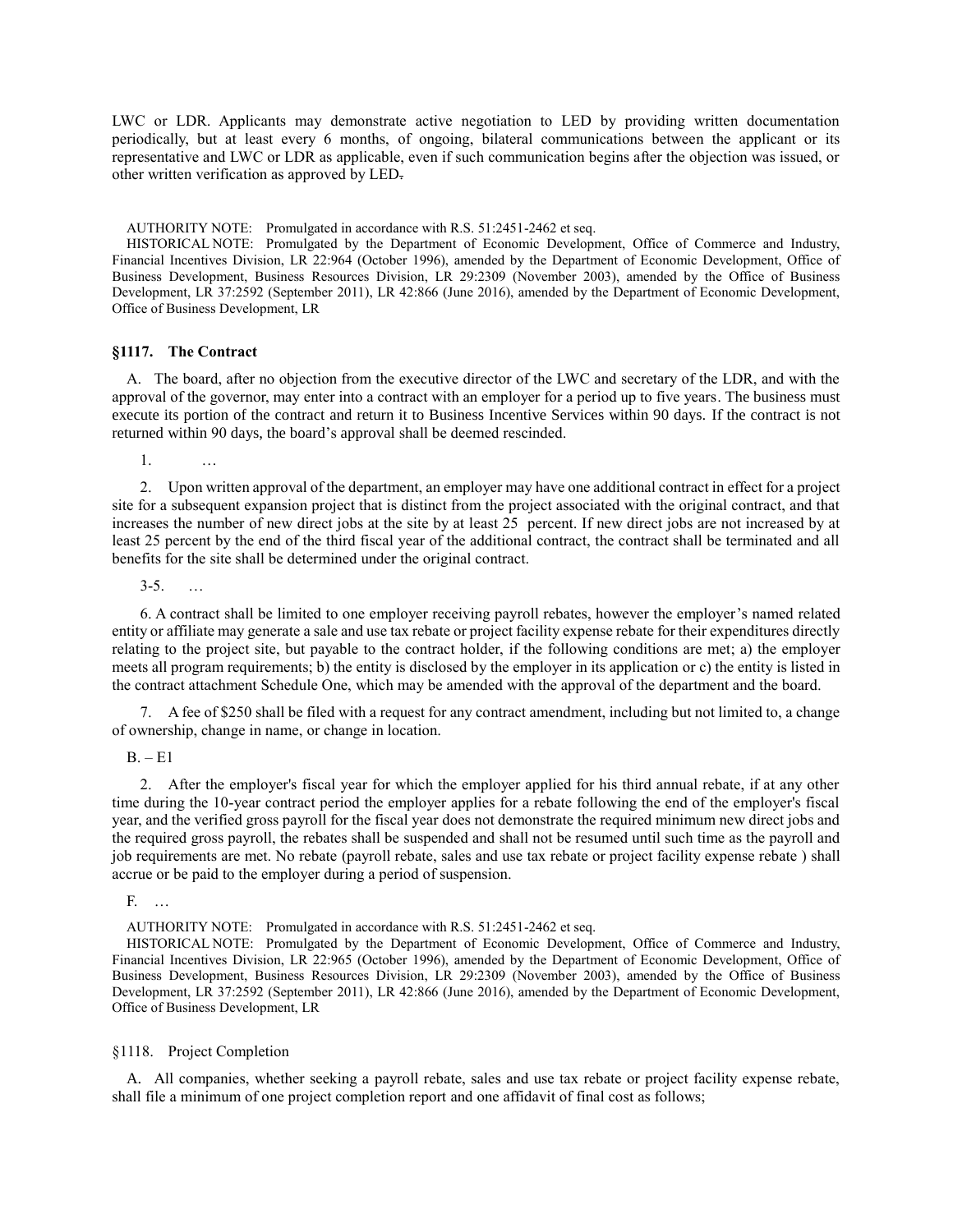1. An applicant may file a preliminary project completion report no earlier than with its third fiscal year filing, but no later than with the filing of a final project completion report.

2. An applicant shall file a final project completion report within six months after the project ending date or the governor's signature on the contract, whichever is later.

3. No more than two project completion reports (one preliminary and one final report) may be filed per five year contract period.

4. Project completion reports shall be submitted through the department's online Fastlane portal.

5. A fee of \$250 shall accompany all project completion report filings, or any project completion report amendment filings.

B. The project completion report shall confirm the beginning of the project, the project ending date, and the incentive benefits elected. Local sales and use tax rebate is not available if the project facility expense rebate is elected.

C. The affidavit of final cost shall list all eligible purchases and qualified expenditures for the project, with a description of the buildings, equipment, or other assets, and the cost of each item.

D. After completion of the project and the governor's signature of the contract, the department shall sign the project completion report and forward copies to the business, the Department of Revenue, and any political subdivision rebating local sales and use tax.

E. The basis for rebate claims (sales and use tax rebate or project facility expense rebate) shall not exceed the costs listed on the affidavit of final cost.

AUTHORITY NOTE: Promulgated in accordance with R.S. 51:2451-2462 et seq. HISTORICAL NOTE: Promulgated by the Department of Economic Development, Office of Business Development, LR

### **§1119. Payroll Incentive Rebates**

 $A. - I.$ 

AUTHORITY NOTE: Promulgated in accordance with R.S. 51:2451-2462 et seq.

HISTORICAL NOTE: Promulgated by the Department of Economic Development, Office of Commerce and Industry, Financial Incentives Division, LR 22:965 (October 1996), amended by the Department of Economic Development, Office of Business Development, Business Resources Division, LR 29:2310 (November 2003), amended by the Office of Business Development, LR 37:2593 (September 2011), amended by the Department of Economic Development, Office of Business Development, LR

### **§ 1120 Sales and Use Tax Rebate or Project Facility Expense Rebate**

A. Project Facility Expense Rebate

1. The project facility expense rebate is earned in the year in which the project is placed in service, and is based upon all qualified capitalized expenditures related to the project as of the date it is placed in service.

a. Qualified expenditures include intangible costs such as architectural and/or engineering fees prior to the contract effective date.

b. The project facility expense rebate may not be elected if more than 50 percent of the qualified expenditures relating to the project are incurred before the filing of the advance notification.

2 The project facility expense rebate claim must be filed with the Department of Revenue, Taxpayer Compliance – SSEW Division, with the required documentation.

3. The project facility expense rebate may be taken on qualified expenditures that are related to the project and are placed in service during the project period. The project facility expense rebate applies to the assets that are related to the qualified expenditures, provided that the business reasonably intends for such assets to remain at the project site for their expected useful life. The assets may be recorded on the financial statements of a company that is an affiliate of the business.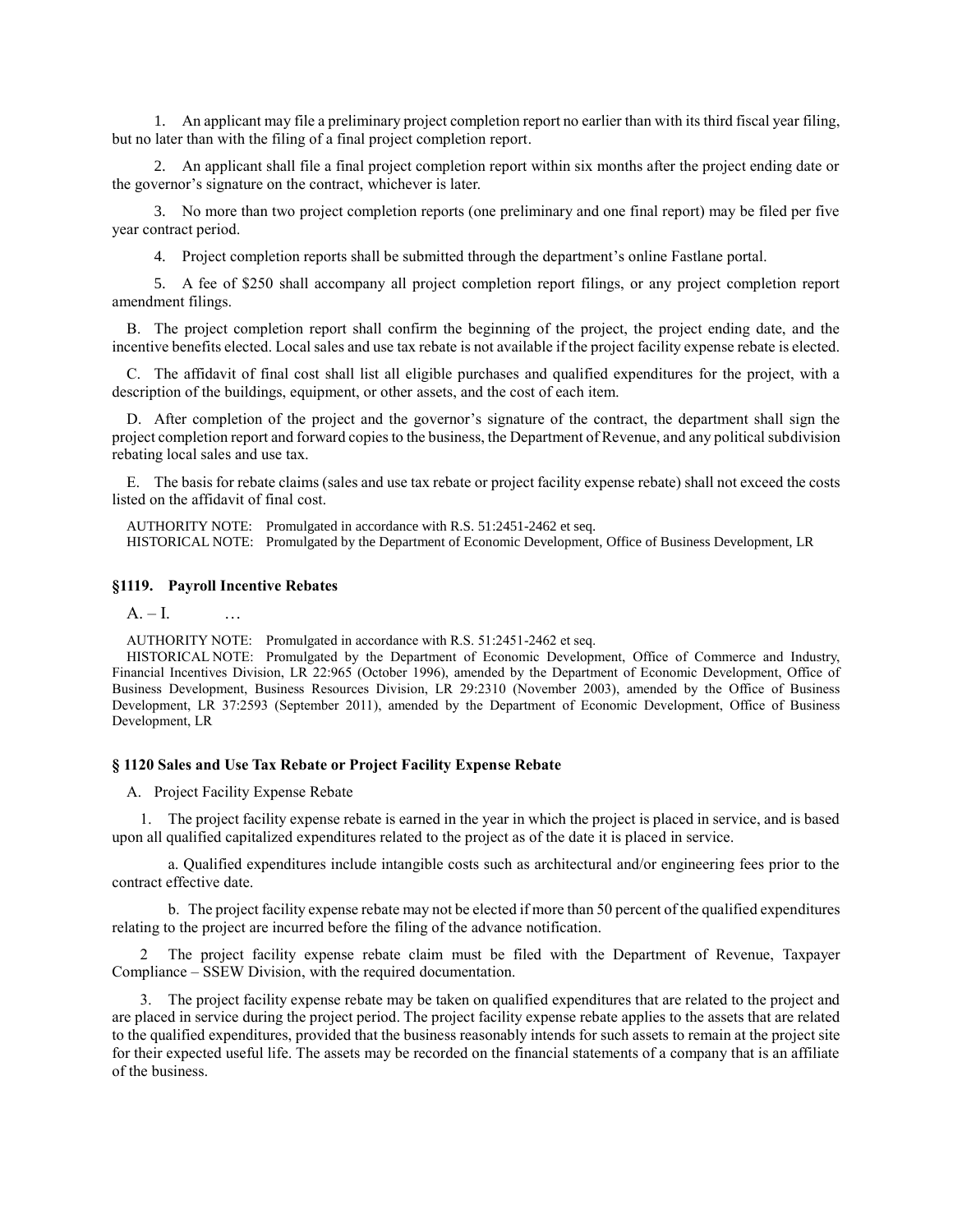4. The claim for the project facility expense rebate must be filed with the Department of Revenue no later than six months after the Department of Economic Development signs a project completion report and it is received by the Department of Revenue, the political subdivision, and the business. The project completion report shall not be signed until the project is complete and the contract has been approved by the board and the governor. Upon request, the business shall receive a 30-day extension of time in which to file its claim, provided such request for extension is received by the Department of Revenue prior to the expiration of such filing period. The Department of Revenue is also authorized to grant the business an additional extension of time, not to exceed 60 days, in which to file its claim provided that the business shows reasonable cause for granting such extension.

B. Sales and Use Tax Rebates

1. The Quality Jobs Program contract will not authorize the business to make tax exempt purchases from vendors. The Department of Revenue will advise the business on the proper procedures to obtain the state sales and use tax rebate. The request for rebate of sales and use taxes must be made by filing a claim with the Department of Revenue, Taxpayer Compliance – SSEW Division, and must include the following:

a. list of eligible purchases, including a brief description of each item, the vendor's name, date of the delivery, sales price and the amount of state sales and use tax paid. The listed items must have been purchased by the business, or by a builder, a contractor, or other party that contracted with the owner to provide materials, equipment, machinery, or software that is used by the business at the project site or by the contract holders named affiliates listed in the Quality Jobs Program contract. Invoices as required under R.S. 51:2457 shall also be required;

b. certification that the listed materials are reasonably expected to qualify for a rebate under the Quality Jobs Program; and

c. certification that state sales and use taxes have been paid on the listed items.

2. The request may be filed on the official Department of Revenue "claim for rebate" form or on other LDR approved forms prepared by the business. After the Department of Revenue has validated the information on the claim for rebate, a rebate check will be issued for the amount of substantiated state sales and use taxes paid.

3. The request for rebate must be filed with the Louisiana Department of Revenue, and the political subdivision rebating local sales and use tax, no later than six months after the Department of Economic Development signs a project completion report and sends it to the Department of Revenue, the political subdivision, and the business, or no later than 30 days after the end of the calendar year and must be accompanied by the signed project completion report. Upon request, the business shall receive a 30-day extension of time in which to file its claim, provided such request for extension is received by the Department of Revenue prior to the expiration of such filing period. The Department of Revenue is also authorized to grant the business an additional extension of time, not to exceed 60 days, in which to file its claim, provided that the business shows reasonable cause for granting such extension.

4. The business should contact the political subdivision issuing the endorsement resolution to determine the procedure for local sales and use tax rebate.

AUTHORITY NOTE: Promulgated in accordance with R.S. 51:2451-2462 et seq. HISTORICAL NOTE: Promulgated by the Department of Economic Development, Office of Business Development, LR

### **§1121. Rebate Payments**

A. In addition to the payroll rebates, an employer shall be entitled to sales and use tax rebates or the project facility expense rebate as authorized in R.S. 51:2456, if the employer meets the hiring requirements of R.S. 51:2455 Program and meets the other limitations, procedures, and requirements of R.S. 51:2456 and 2457 and the rules promulgated there under, Louisiana Administrative Code, Title 13, Part I, Chapter 11.

B. …

AUTHORITY NOTE: Promulgated in accordance with R.S. 51:2451-2462 et seq.

HISTORICAL NOTE: Promulgated by the Department of Economic Development, Office of Business Development, Business Resources Division, LR 29:2310 (November 2003), amended by the Office of Business Development, LR 37:2593 (September 2011), amended by the Department of Economic Development, Office of Business Development, LR.